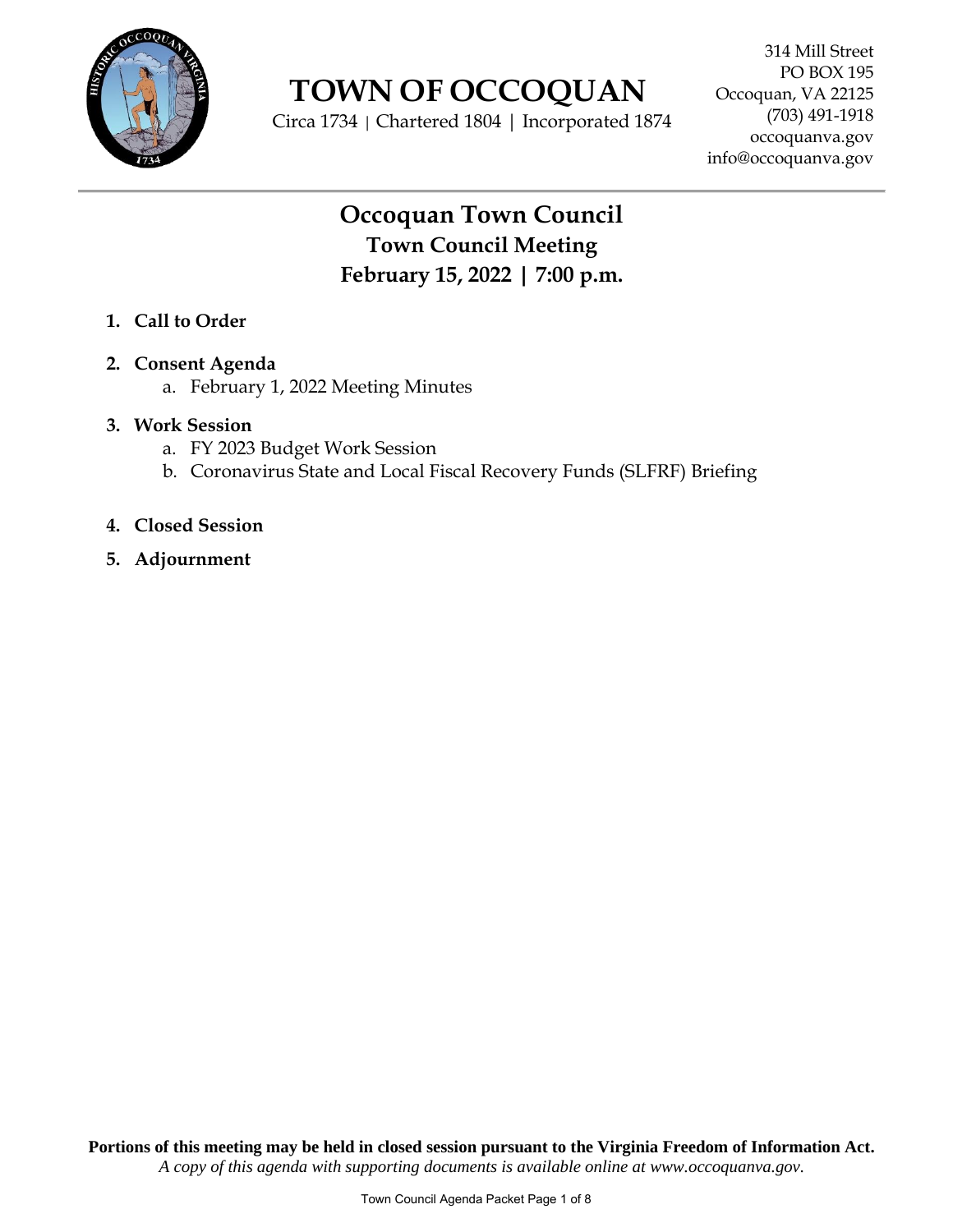

## **OCCOQUAN TOWN COUNCIL Meeting Minutes DRAFT Town Hall – 314 Mill Street, Occoquan, VA 22125 Tuesday, February 1, 2022 7:00 p.m.**

**Present:** Mayor Earnie Porta; Vice Mayor Jenn Loges; Councilmembers Krys Bienia, Cindy Fithian (remotely), and Eliot Perkins

**Absent:** Councilmember Laurie Holloway

**Staff:** Kirstyn Jovanovich, Town Manager; Martin Crim, Town Attorney (remotely); Bruce Reese, Town Engineer (remotely); Adam Linn, Chief of Police; Julie Little, Events Director (remotely); Manuel Casillas, Town Treasurer; Michele White, Town Clerk

### **1. CALL TO ORDER**

Mayor Porta called the meeting to order at 7:01 p.m. Councilmember Fithian attended remotely from the lower level of Town Hall for health reasons.

## **2. PLEDGE OF ALLEGIANCE**

## **3. CITIZENS' TIME**

No one spoke at Citizens' time.

## **4. CONSENT AGENDA**

**a. December 7, 2021 Meeting Minutes**

**b. Request to Adopt Resolution R-2022-01 to Refer Amendments to the Town Code Generally Relating to the Chesapeake Bay Preservation Overlay District to the Planning Commission**

**Councilmember Perkins moved approval of the Consent Agenda. Councilmember Bienia seconded. Motion passed unanimously by voice vote.**

## **5. MAYOR'S REPORT**

Mayor Porta reported the following:

- On December 11, he attended the ribbon-cutting for Anderson's Country Store.
- On December 15, he attended a book launch party for resident Henry Brinton's new book set in Occoquan, "Windows of the Heavens."
- On December 16, he participated in Leadership Prince William's Economic Development Day on the Mayor's panel.
- On December 17, he judged the Occoquan Pointe/Barrington Pointe door decorating contest.
- On December 28, he testified via Zoom before the House of Delegates subcommittee handling Town Charter changes.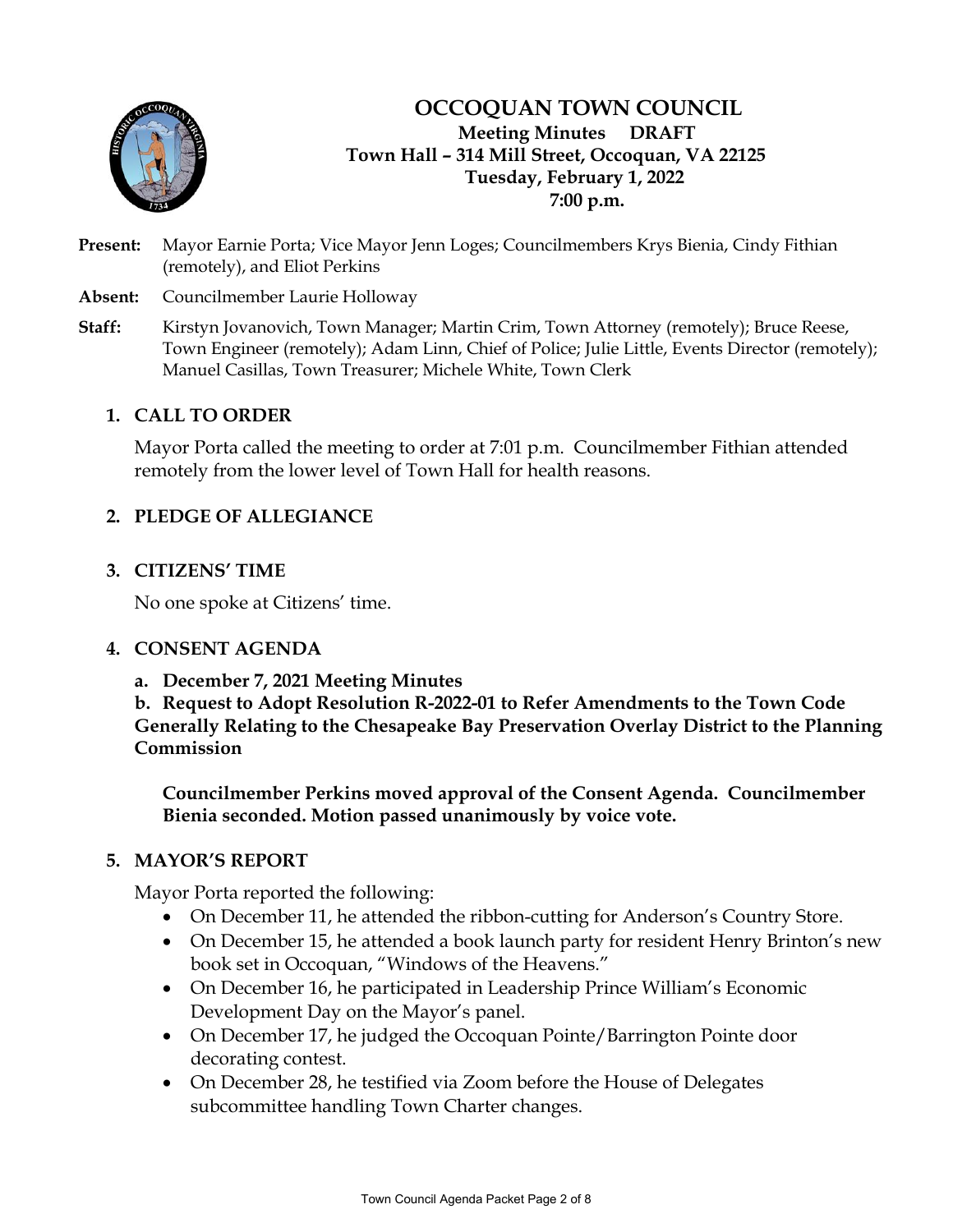Mayor Porta also noted the following:

- He is planning for several events, including the OCQ River Paddle Challenge (which has been added to a point series lineup) and a Corn Hole tournament.
- Business owner Pam Konwin sent a thank you note to the Mayor and staff for participating in a meeting with the Occoquan Business Partners.
- In accordance with the wishes of town resident Petra Casipit, who passed away on December 19, her husband Tony Casipit has donated in excess of \$7,000 to the Town for the purchase of a bench swing for River Mill Park. Mayor Porta remarked that this very generous donation is reflection of the kindness and generosity of spirit of both Petra and Tony. A dedication ceremony will be planned for some time in the spring.

## **6. COUNCILMEMBER REPORTS**

Councilmember Fithian said that she appreciates the comprehensive communication during snowstorms.

The remaining members of Council had no reports.

## **7. BOARDS AND COMMISSIONS REPORTS**

ARB Chairman Seefeldt reported that the Architectural Review Board (ARB) did not meet in January.

Councilmember Perkins reported that the Planning Commission did not meet in December, and he had nothing to report.

## **8. ADMINISTRATIVE REPORTS**

## **a. Administrative Report**

Ms. Jovanovich provided a written report as part of the agenda packet.

Mayor Porta noted that there were no delinquencies in Business Licenses or Transient Tax payments.

Mayor Porta asked the Town Engineer what was submitted by the town regarding correctly identifying stream names in the FEMA Flood Insurance map update. Mr. Reese stated that he will forward the comments provided to FEMA regarding identifying existing streams on the maps with the commonly used names.

Councilmember Perkins asked the Town Manager for an update on VDOT projects and activities in town. Ms. Jovanovich stated that (1) VDOT will be striping the intersection of Route 123 and Commerce Street for block the box when the weather warms; (2) VDOT has advised that street paving will occur throughout town during the spring with the schedule to be provided; (3) intersection improvements at Mill/Ellicott and Mill/Washington, which are being managed by Prince William County, are expected to begin in March with the schedule to be provided; (4) staff is continuing to have conversations with VDOT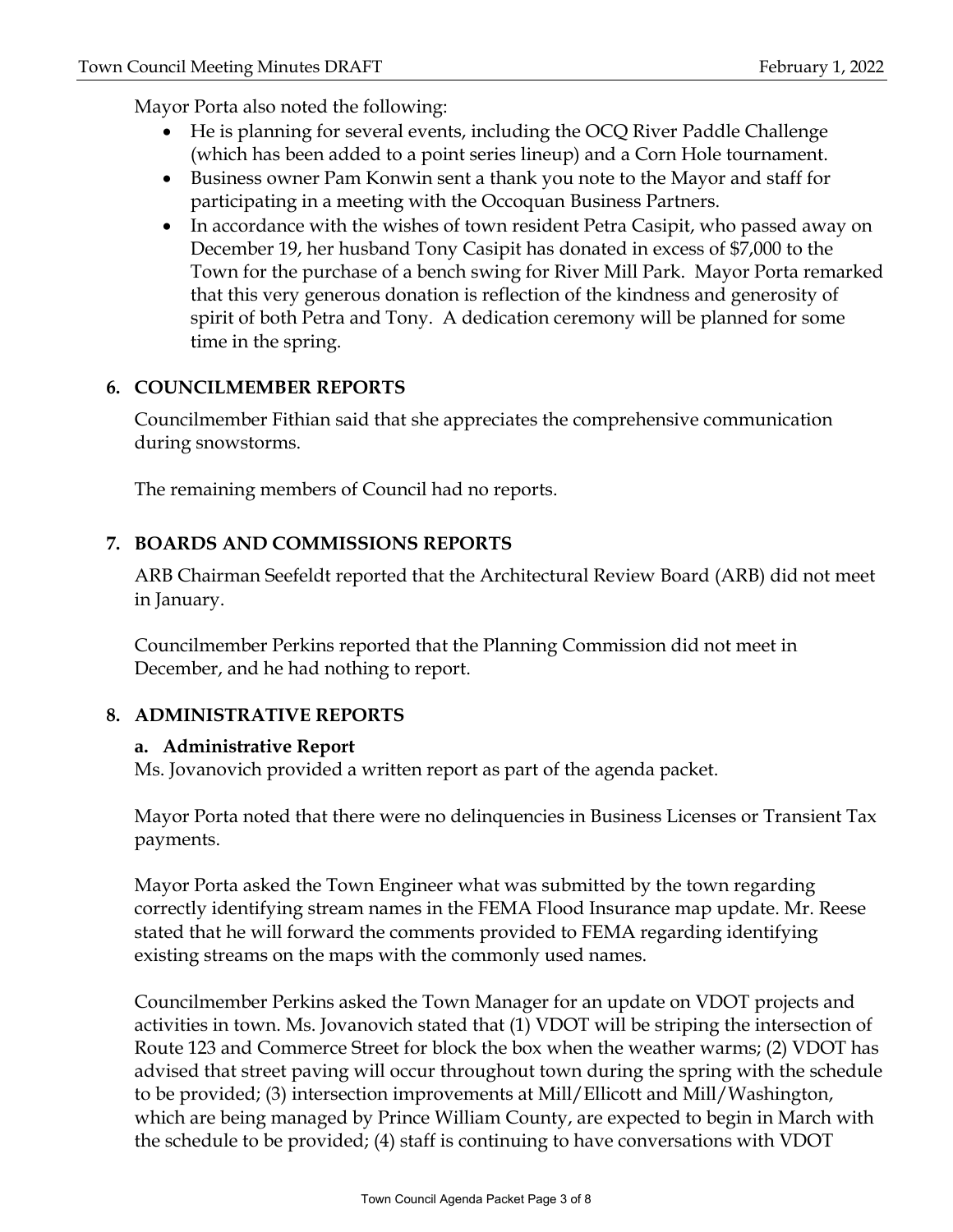regarding pedestrian safety improvements at key crosswalks in town; and (5) staff is continuing to have conversations regarding repairs needed on Mill Street between the culde-sac and Ellicott Street to address water flow issues.

### **b. Town Treasurer Report**

Mr. Casillas provided a written report as part of the agenda packet.

Mayor Porta noted that the Profit and Loss are tracking as expected halfway through the fiscal year. There were no further questions from Council.

### **c.** T**own Attorney Report**

Mr. Crim provided a written report as part of the agenda packet. There were no questions for Mr. Crim.

### **9. REGULAR BUSINESS**

**a. Request to Adopt Resolution of Appreciation to Ms. Robyn Becker on the Occasion of her Retirement.**

**Vice Mayor Loges moved to approve Resolution R-2022-02 as presented. Councilmember Perkins seconded. Motion passed unanimously by roll call vote. Ayes:** Vice Mayor Loges, Councilmember Bienia, Councilmember Fithian, Councilmember Perkins. **Nays:** None.

## **b. Request to Adopt Resolution of Appreciation to Ms. Mitzie Tibbets on the Occasion of her Retirement**

**Councilmember Fithian moved to approve Resolution R-2022-03 as presented. Councilmember Bienia seconded. Motion passed unanimously by roll call vote. Ayes:** Vice Mayor Loges, Councilmember Bienia, Councilmember Fithian, Councilmember Perkins. **Nays:** None.

### **c. Request to Approve Amendments to the Administrative Manual**

**Councilmember Bienia moved to approve the update to the Town Administrative Manual, as amended with removal of the proposed leave buy-back program included under section 3.12 (i) (7) of the draft, contingent on final review by the Town Attorney. Councilmember Perkins seconded. Motion passed unanimously by roll call vote.**

**Ayes:** Vice Mayor Loges, Councilmember Bienia, Councilmember Fithian, Councilmember Perkins. **Nays:** None.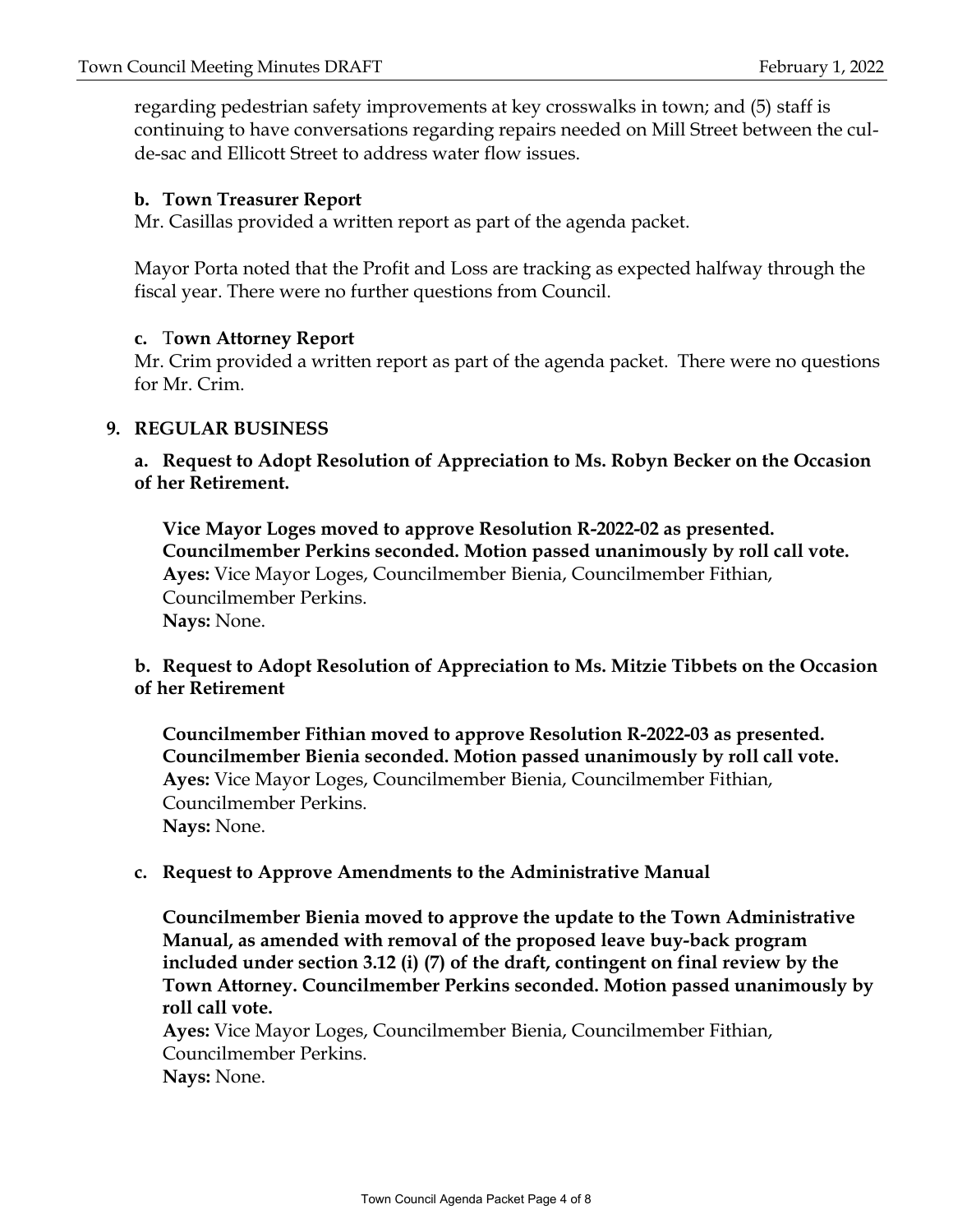## **10. CLOSED SESSION**

**Vice Mayor Loges made a motion that the Council convene in closed session to discuss the following as permitted by Virginia Code § 2.2-3711 (A)(1), a personnel matter involving: performance, specifically dealing with the Town Manager, and resignation, specifically dealing with the Town Clerk. Councilmember Bienia seconded the motion. The motion passed unanimously by voice vote.**

The Council went into closed session at 7:24 p.m.

The Council came out of closed session at 7:54 p.m.

**Vice Mayor Loges moved to certify that, in the closed session just concluded, nothing was discussed except the matter or matters (1) specifically identified in the motion to convene in closed session and (2) lawfully permitted to be discussed in a closed session under the provisions of the Virginia Freedom of Information Act as cited in that motion. Seconded by Councilmember Perkins. The motion passed unanimously by roll call vote.**

**Vice Mayor Loges moved to increase the Town Manager's salary by \$10,000 retroactive to the Town Manager's anniversary date. Councilmembers Perkins and Fithian seconded. Motion passed unanimously by roll call vote. Ayes:** Vice Mayor Loges, Councilmember Bienia, Councilmember Fithian, Councilmember Perkins. **Nays:** None.

### **11. ADJOURNMENT**

The meeting was adjourned at 7:56 p.m.

Michele L. White, Town Clerk

**\_\_\_\_\_\_\_\_\_\_\_\_\_\_\_\_\_\_\_\_\_\_\_\_\_\_\_\_\_**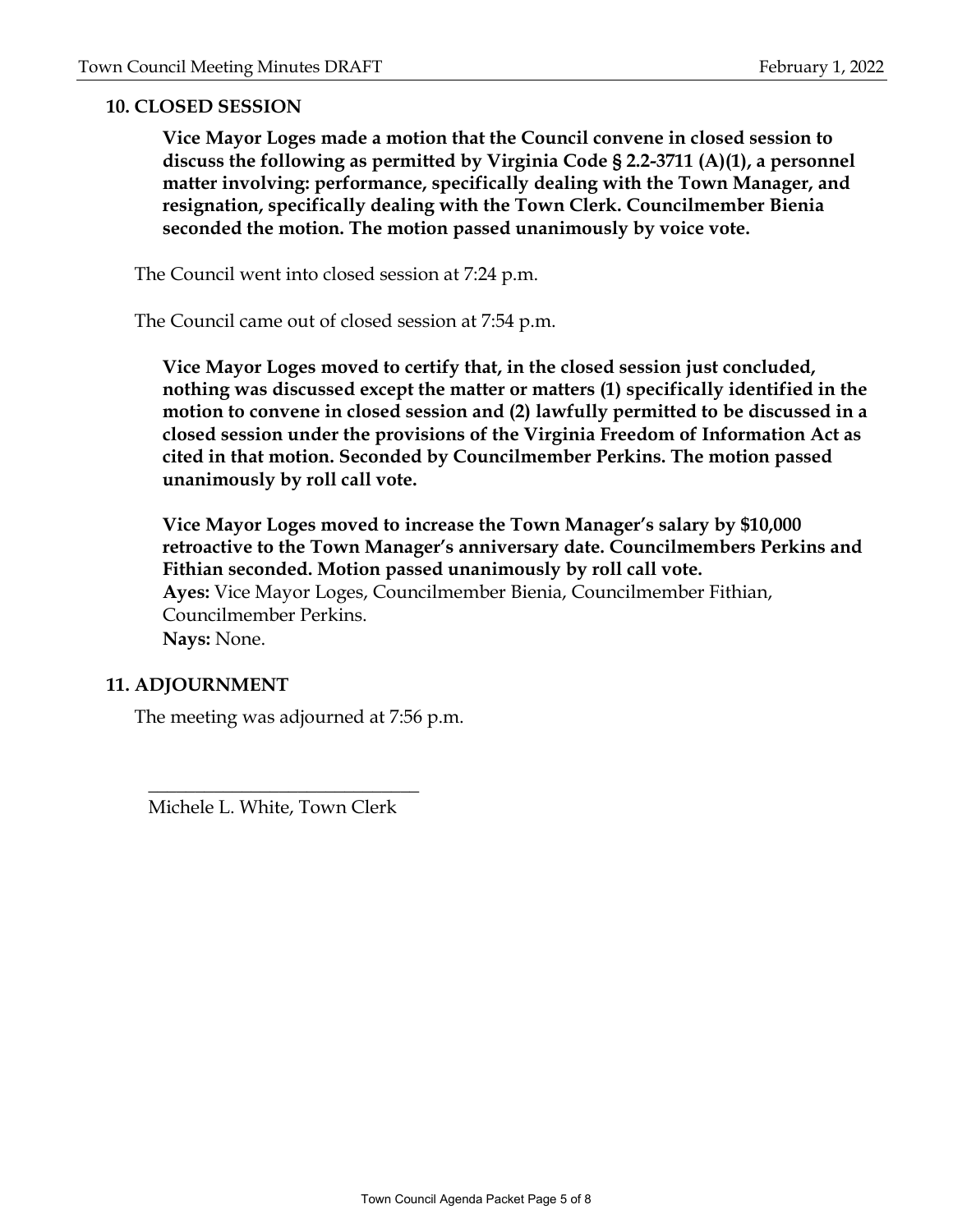

**TOWN OF OCCOQUAN TOWN COUNCIL MEETING** Agenda Communication

| 3. Work Session Items            |                                                                      | <b>Meeting Date: February 15, 2022</b> |  |  |
|----------------------------------|----------------------------------------------------------------------|----------------------------------------|--|--|
| 3 A: FY 2023 Budget Work Session |                                                                      |                                        |  |  |
| Attachments:                     | a. None - draft budget worksheets will be provided at the<br>meeting |                                        |  |  |
| Submitted by:                    | Kirstyn Jovanovich<br><b>Town Manager</b>                            |                                        |  |  |

### **Explanation and Summary:**

This is the first of two scheduled work sessions to discuss the proposed Fiscal Year 2023 Budget and Capital Improvement Plan. The proposed budget will be published by March 31, 2022 a public hearing on the budget will be held on April 5, and a public hearing on the proposed tax rates will be on April 19, 2022. The budget and tax rates are scheduled for adoption during the May 3, 2022 Town Council meeting.

This first work session will focus on the Proposed General Fund, Events Fund and Mamie Davis Fund. The second work session will include an update on these funds based on Council feedback and guidance, as well as the 2023-2027 Capital Improvement Plan. A third work session is tentatively scheduled for April 5, following the public hearing should it be needed.

In addition, the Town Council priorities as discussed during last year's budget process are included.

Staff will provide a presentation and overview of the requests included in the FY2023 proposed budget. The proposed revenues included in the proposed budget are based on maintaining current Town tax and fee rates.

| Town Council Budget Work Session #1     | Tuesday, February 15, 2022 | $7:00$ p.m.  |  |
|-----------------------------------------|----------------------------|--------------|--|
| Town Council Budget Work Session #2     | Tuesday, March 15, 2022    | 7:00 p.m.    |  |
| Town Council Budget Work Session #3     | Tuesday, April 5, 2022     | After public |  |
| (if needed)                             |                            | hearing      |  |
| Proposed FY23 Budget Submitted to       | Friday, April 1, 2022      | COB          |  |
| Council, Available to Public            |                            |              |  |
| Public Hearing: Proposed FY23 Budget    | Tuesday, April 5, 2022     | 7:00 p.m.    |  |
| Public Hearing: Proposed FY23 Tax Rates | Tuesday, April 19, 2022    | 7:00 p.m.    |  |
| Adoption of FY23 Tax Rates and Budget   | Wednesday, May 3, 2022     | 7:00 p.m.    |  |

### **BUDGET SCHEDULE**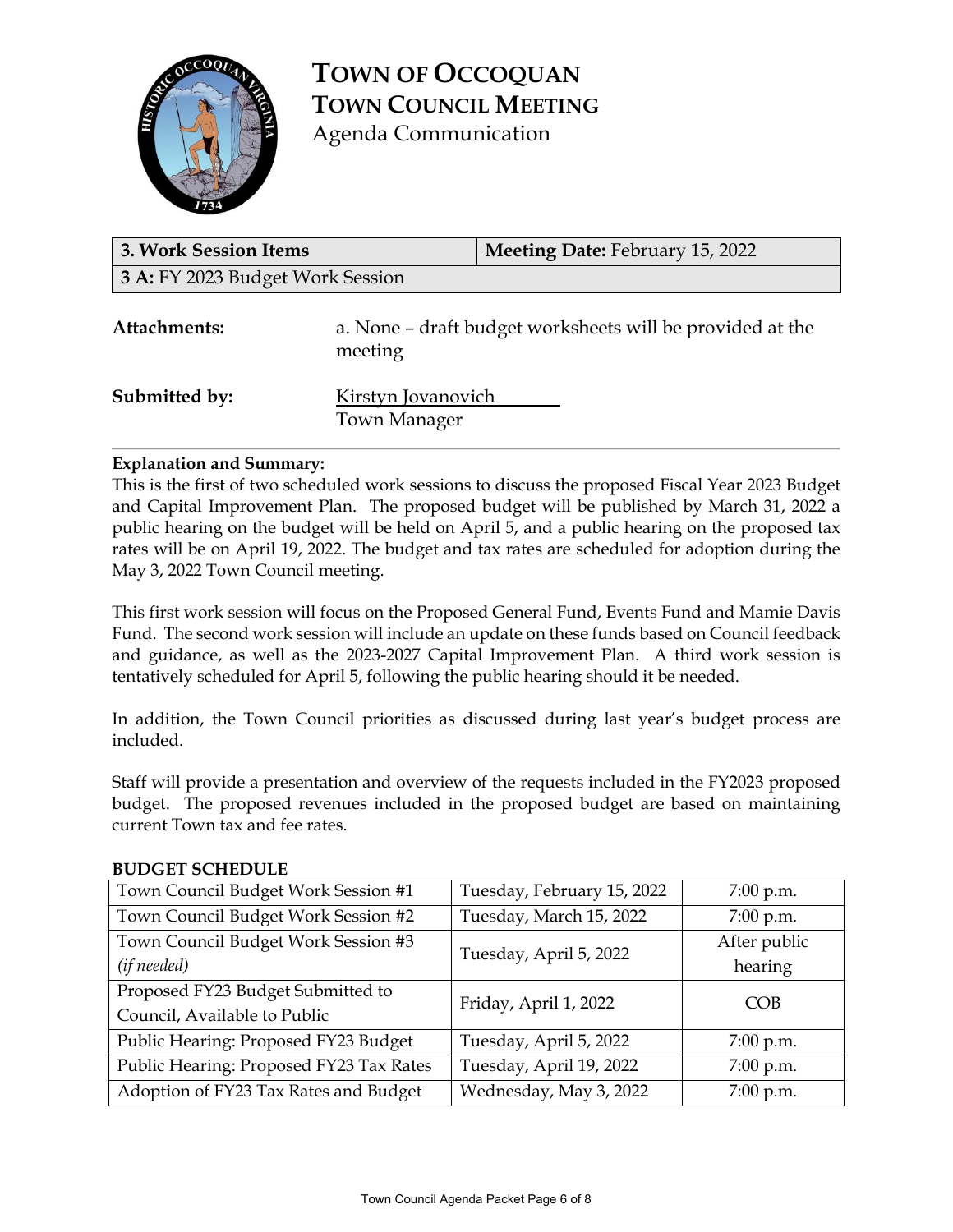### **TOWN COUNCIL PRIORITIES** *(As Amended in FY2022)*

### **1. COMMUNITY DEVELOPMENT AND PROGRAMMING**

#### • **Develop community programming and events**

- Be clean, green, safe and stable
- On-going coordination with Prince William/Fairfax Counties
- **Plan and promote Occoquan as a trail junction**
- **Outreach to HOAs**
- **Increase reputation and viability of annual events**
- Be a shopping, dining, entertainment hub for Prince William County, Southern Fairfax County and Northern Stafford County
- Promote coordination with LRPA and with Lorton Work House Arts Center
- **Business support**
- Be an attractive center of employment for start-ups/small businesses (5-25) employees

#### **2. HISTORIC PRESERVATION AND TOWN APPEARANCE**

#### • **Maintain and preserve historic properties**

- **Promote maintenance of public and private properties**
- Plan for expansion and maintenace of the Riverwalk
- Improve the Town's gateways
- Stewardship of Town's natural resources
- Beautification/landscaping efforts to enhance Town aesthetics

#### **3. PARKING MANAGEMENT**

### • **Manage parking and traffic issues in Historic District**

- Measure, analyze and refine timed parking program
- Continue development and implementation of comprehensive parking plan including paid private lots, development of parking facilities, and timed parking
- Continue to analyze thru-traffic management, including continuing discussions with local
- jurisdictions regarding the issue
- •Develop town-owned parking lots

### **4. PUBLIC SAFETY**

#### • **Identify and address public safety concerns**

- Provide for the public safety of the persons and property of the residents, businesses and visitors to the town
- Promote a professional and accountable police department
- Promote safe roads and sidewalks in town

### **5. STORMWATER MANAGEMENT**

- **Identify and support opportunities for stormwater management**
- Sediment Response policy
- •Explore funding options for stormwater maintenance program

### **6. ECONOMIC AND PANDEMIC RECOVERY**

### •**Identify economic development opportunities**

•**Replenish reserves**